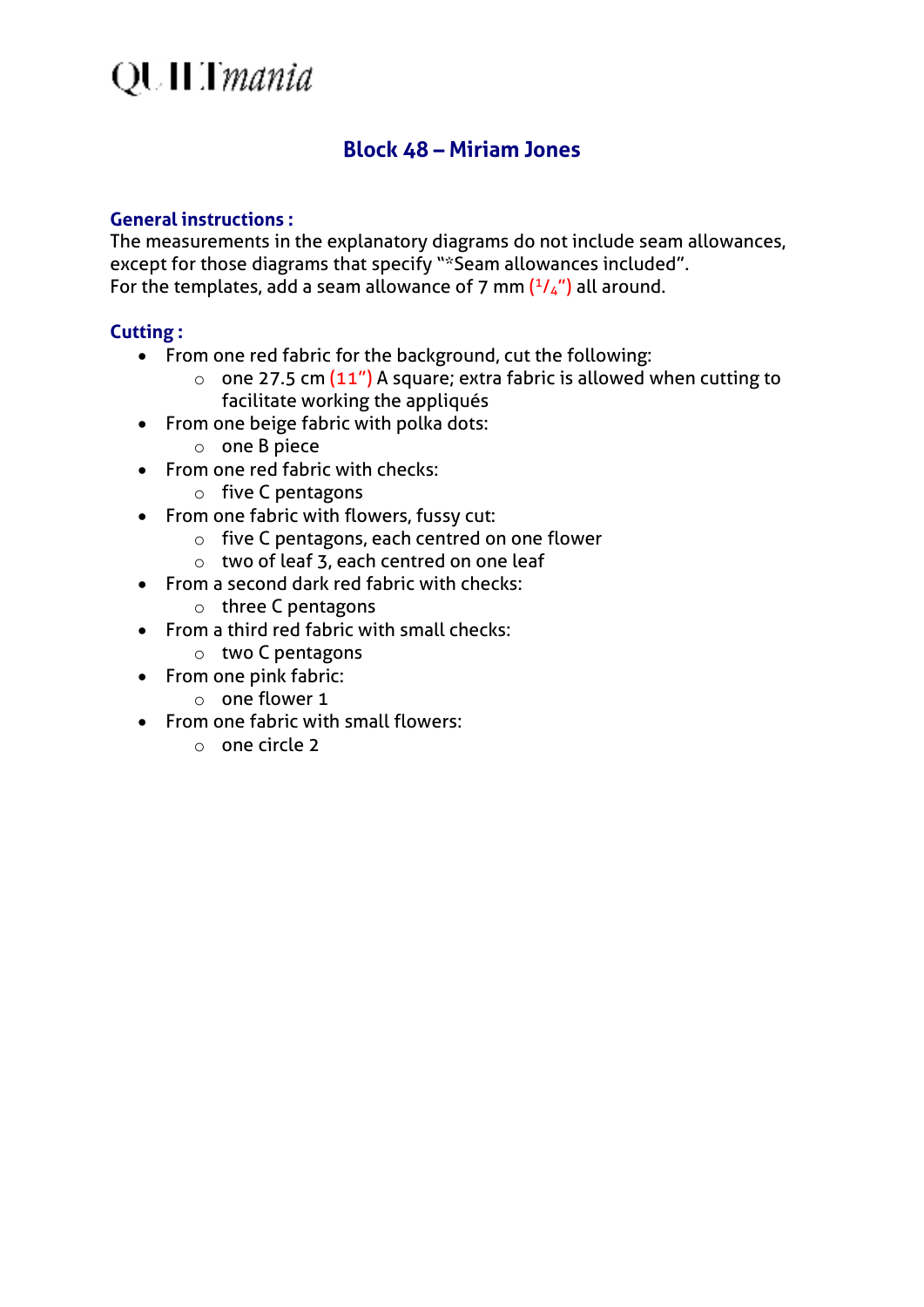# **QUILT** mania

#### **Assembly :**

**Diagram 1:** Mark one 25 x 25 cm (10" x 10") square on the right side of the A square. Using a light source, transfer the motif outlines.



**Diagram 2:** Position and baste the B piece in the centre.

Baste your fabric C pentagons on paperboard pentagons measuring 2.5 cm (1") for English paper piecing.

Stitch together the two sets of five identical pentagons, alternating them. Press and remove the paper templates then place the unit obtained around the B piece. Work the appliqués on the inner and outer edges, using the traditional method and working small invisible stitches. In the same way, appliqué the other C pentagons.